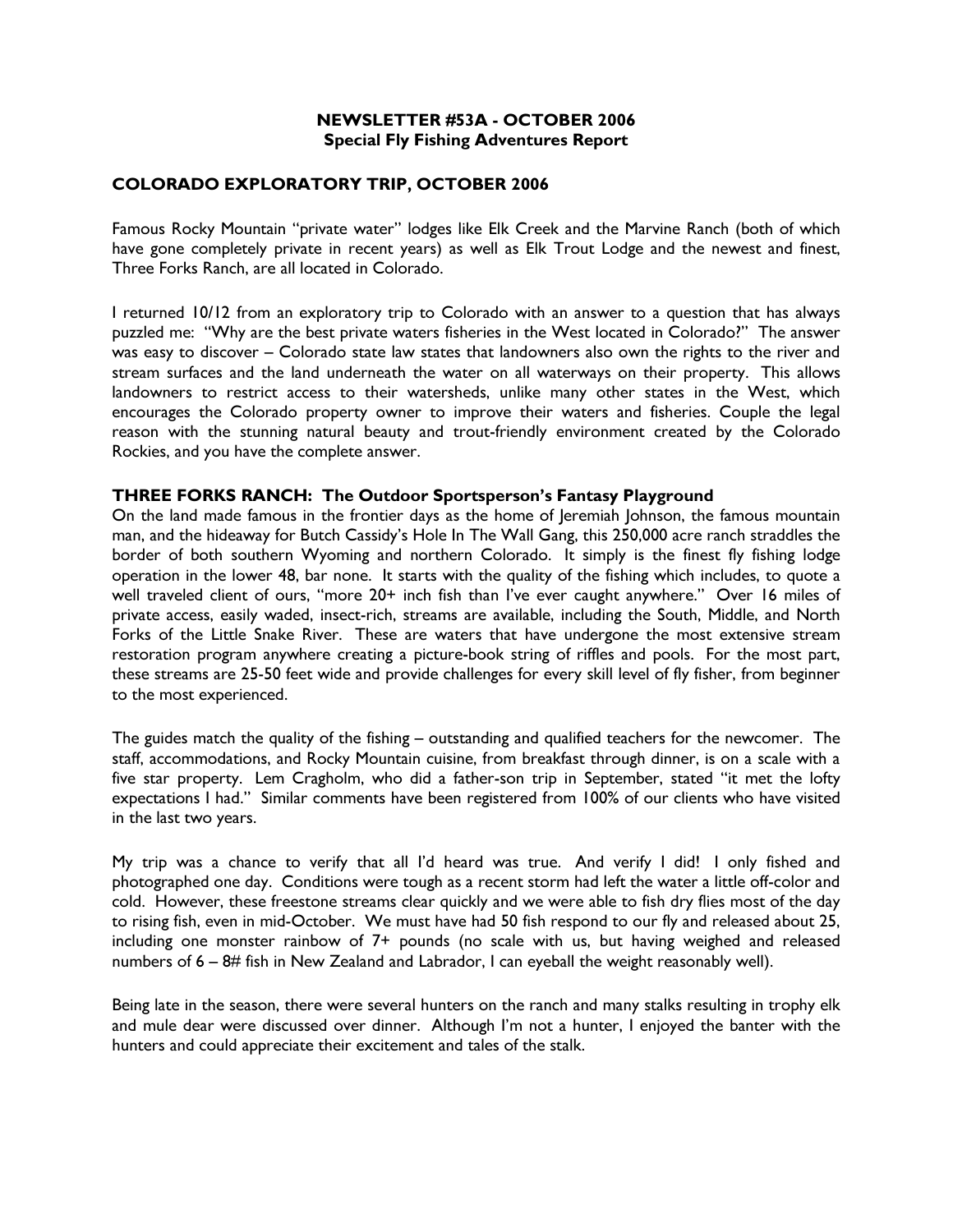Starting in 2008, when the new spa and lodge will open, hunters and fly fishers will be kept entirely apart in different areas of the ranch during September and October. The 6,000 square foot spa will be a welcome addition for non-fishing spouses…..as well as fishing spouses! Currently, spa treatments are available, but not as extensive as the new spa will facilitate.

2007 Availability: One unique aspect of Three Forks is they will do any length of stay from 3 nights to two weeks. Only a few slots remain for one or two rods maximum except for a short stay of 3 nights, 2 days. The exceptions are:

A: first two weeks of June will be open in 2007 for the first time. Certainly there is danger of high and roiled waters due to run-off in early June, but they did some experimental fishing in early June this year and, even with difficult water conditions, fishing was good.

B: For those that can travel over the 4<sup>th</sup> of July, there is room for up to six rods from June 30 to July 5.

C: We just had a four night slot for a party of two for September 6 – 10 come open.

D: Some reserved space has not yet been deposited and could come open. However, they are running over 80% repeat clients which are pretty solid bookings.

Bookings for 2008: With their policy of allowing "first rights" on return dates to clients, no 2008 bookings are being accepted (with the exception noted below) although I am starting a "wait list" for clients of Fly Fishing Adventures. We will have some "first rights" ourselves as dates open for 2008. The only exception is the period after September 10. Bookings are already being taken for the fall of 2008 because there will be no fly fishers at the Ranch next fall after September 10 to tie up the space with "first rights."

Pricing: Expensive as would befit the finest operation of its kind. A six night, five day stay runs \$5,500 per person based on double occupancy and shared guide. i,

## SMOKING RIVER GUIDES, WHITE RIVER VALLEY – Early Season Option

Before they went totally private, the Marvine Ranch and Elk Creek Lodge on the White River system near Meeker were two of the finest private water operations in the US. When Elk Creek announced they wouldn't be open to the public starting with this summer, it made several talented guides, each with over 10 years experience fishing the White, available for hire. These guys have banded together and formed the Smoking River Guides Association (Smoking River being the Indian name for the White River). I sampled their program on my trip.

I learned why the White has the outstanding reputation it has as a trout fishery. It is a wonderful river with several braided sections with each braid resembling a small stream environment. I only fished one day plus the evening of my arrival and did take all four species (rainbow, brown, cutthroat, and cutt-bow hybrid) of the Rockies Grand Slam. We released a few fish in the 18-20 inch range and were able to fish dry flies about half the time.

They have private access to approximately 6 miles of the White as well as other privately accessed water. With the hoards of fly fishers today on the waters of the West, private waters like these are an increasingly attractive option.

For accommodations, they have contracted with a 4 bedroom B&B-style ranch house. The house itself is over 100 years old and has been very tastefully restored and is very comfortable, although short on bathrooms with only two. It is operated by a gal who was a cook at Elk Creek and does an excellent job with the meals.